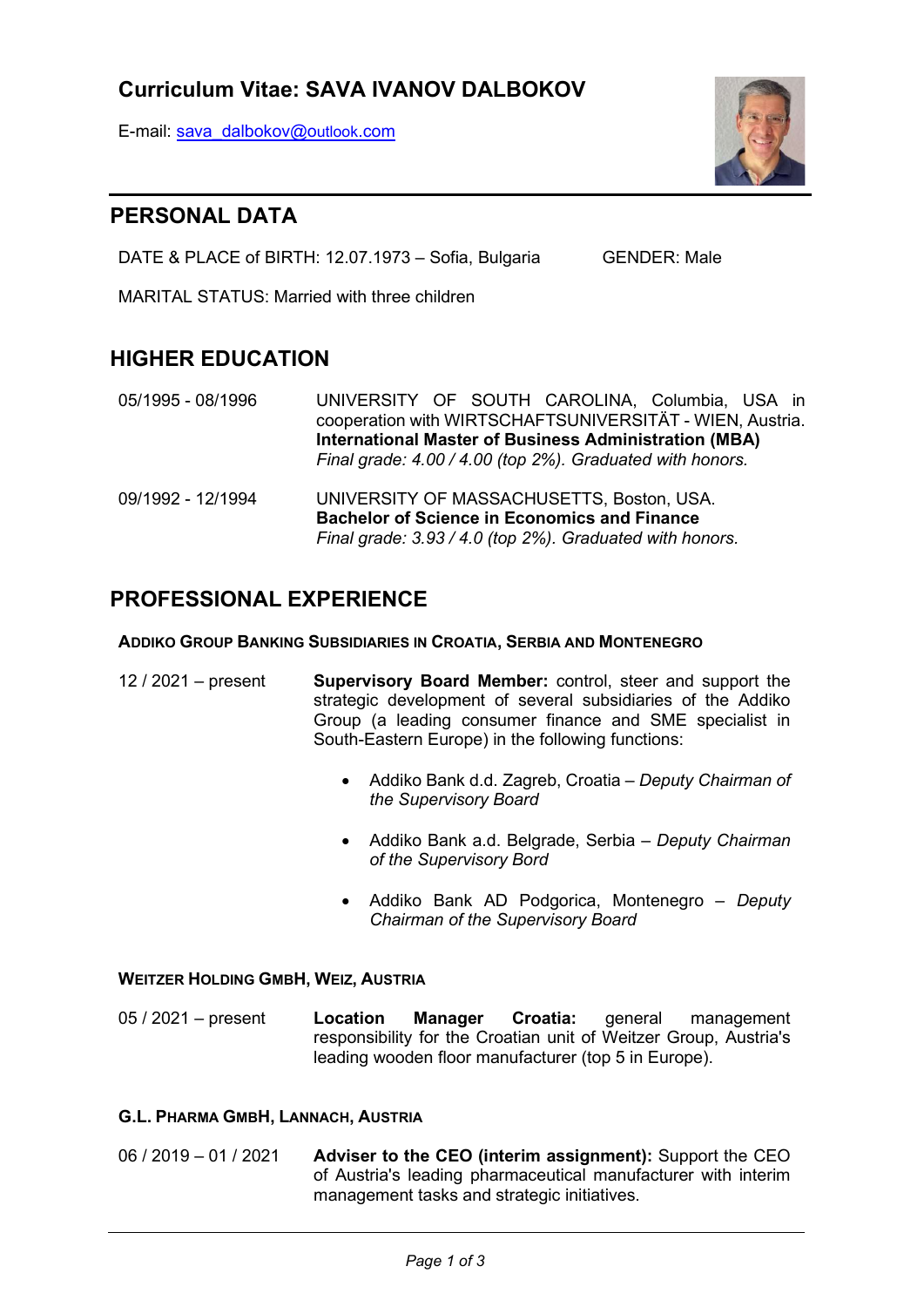#### STEIERMÄRKISCHE BANK UND SPARKASSEN AG, GRAZ, AUSTRIA

10 / 2010 – 05 / 2019 Member of the Management Board, International Business: Top-management leadership and segment responsibility for the banking and leasing operations in the Western Balkans, including strategic business development, local performance management and achievement of strategic and financial targets.

> Key strategic role in the expansion of the Group's business and profitability in South-Eastern Europe, strengthening capital, asset quality and market positions in all local markets. Successful track record in the leadership and supervision of the major regional subsidiaries of the Erste and Sparkasse Group, in the following local supervisory board functions:

- o Sparkasse Bank BiH d.d. Sarajevo, Bosnia and Hercegovina: President of the Supervisory Board (2010 – 2019)
- o Sparkasse Bank Macedonia a.d. Skopje, North Macedonia: President of the Supervisory Board (2010 – 2019)
- o Erste & Steiermärkische Bank d.d. Rijeka, Croatia: Deputy President of the Supervisory Board (2010 – 2019)
- o Erste Bank a.d. Novi Sad, Serbia: Member of the Supervisory Bord (2010 – 2018)
- o Erste Bank a.d. Podgorica, Montenegro: Member of the Supervisory Bord (2011 – 2019)
- o Banka Sparkasse d.d. Ljubljana, Slovenia: Member of the Supervisory Bord (2011 – 2018)

### GOOD.BEE HOLDING GMBH, VIENNA, AUSTRIA (ERSTE GROUP INCLUSIVE FINANCE INITIATIVE)

01 / 2009 – 09 / 2010 Chief Executive Officer: led the strategic development and Central European operations of the newly established "financial inclusion" initiative of the Erste Bank Group and its largest shareholder, the ERSTE Foundation. Launched several innovative, accessible and people-centered financial-service ventures, enhancing economic development at the micro level.

#### ERSTE BANK A.D. NOVI SAD, SERBIA

10 / 2006 – 12 / 2008 CEO and President of the Executive Board: led the postacquisition integration and transformation of the bank, including: reorganisation and new management team appointment; implementation of a new IT core banking system; introduction performance-based remuneration & promotion; branch network modernization. Successfully completed the turn-around, with and significantly increased market share and profitability.